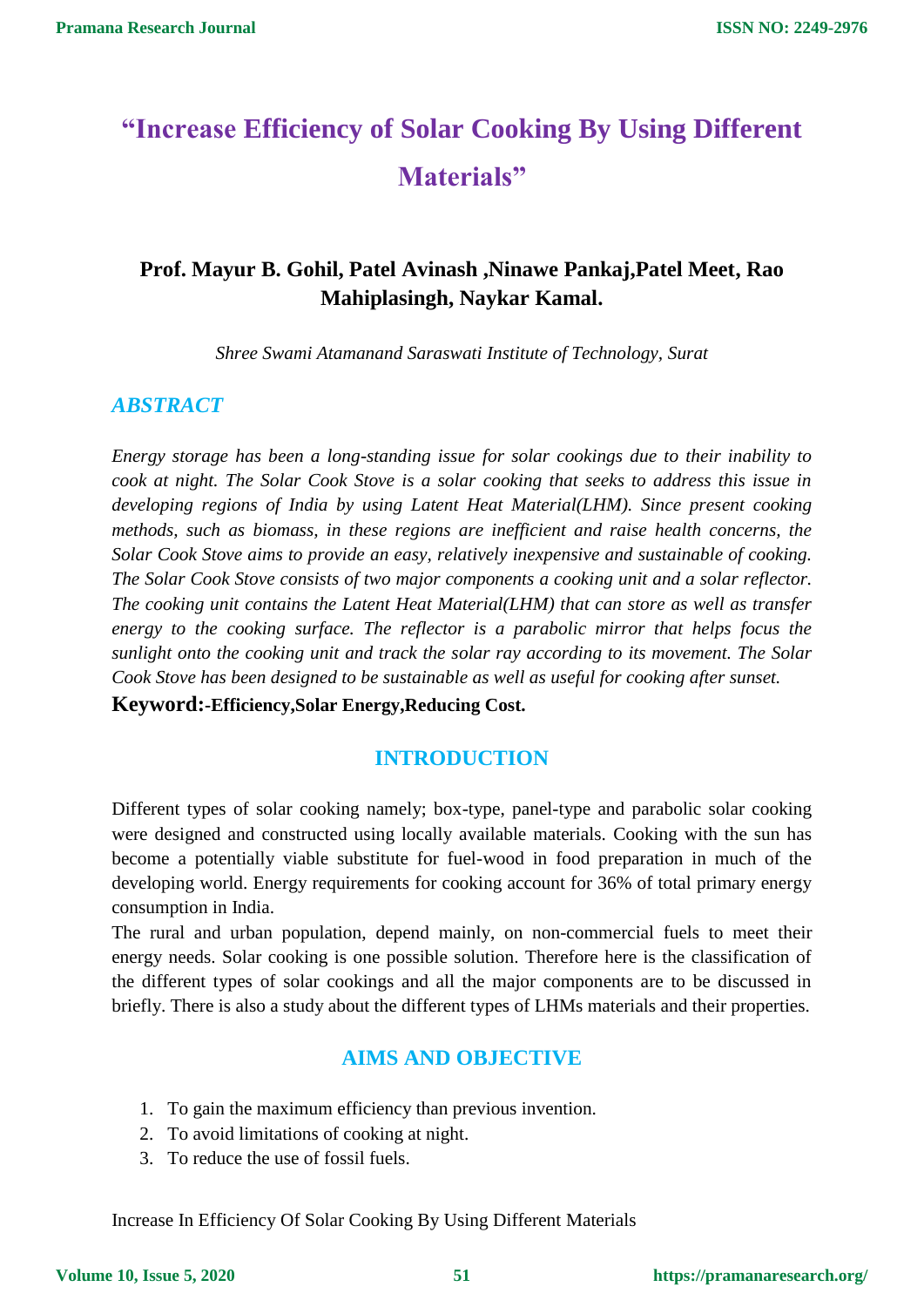## **PARABOLIC DISH CONCENTRATION TYPE SOLAR COOKING**

Parabolic Dish concentrator type solar cooking consist of parabolic reflecting surface. The cooking vessel is placed at the focus of the parabolic surface and heated. This cooking is referred to as a parabolic dish solar cooking.Temperature well above 200°C, maximum 450°C is obtained in it and it can be use for cooking food items requiring roasting, frying to or boiling. It saves fuel up to 10 LPG cylinders per year for family having 10-15 persons. Cooking time approximately 20-30 minutes approx. cost 6000 to 7000/- Rs. (Manual Tracking) Parabolic dish is made of single unit by pressing a sheet on a die because it is quite difficult to made with paraboloidal curves is thus directly.

#### **EXPERIMENT SETUP-**

The experiment going to perform or investigate the thermal performance of solar cooking with phase change thermal storage unit. The test section of solar cooking is based on parabolic dish collector. This system consists of parabolic dish collector, solar cooking, and insulator box as shown in figure and thermocouple and temperature indicator as measuring device. The Latent Heat Materialand it is filled in between the annular space of inner and outer wall of solar cooking. The experimental setup consists of following component:

### **PARABOLIC DISH COLLECTOR-**

A parabolic dish type collector is receiving the direct solar radiation from the sun and reflects to the receiver or cooking.A material used for collector is Mild steel on which the solar reflective films rectangular segments are stacked.It will move due to tracking mechanism at Supportive arms.



Increase In Efficiency Of Solar Cooking By Using Different Materials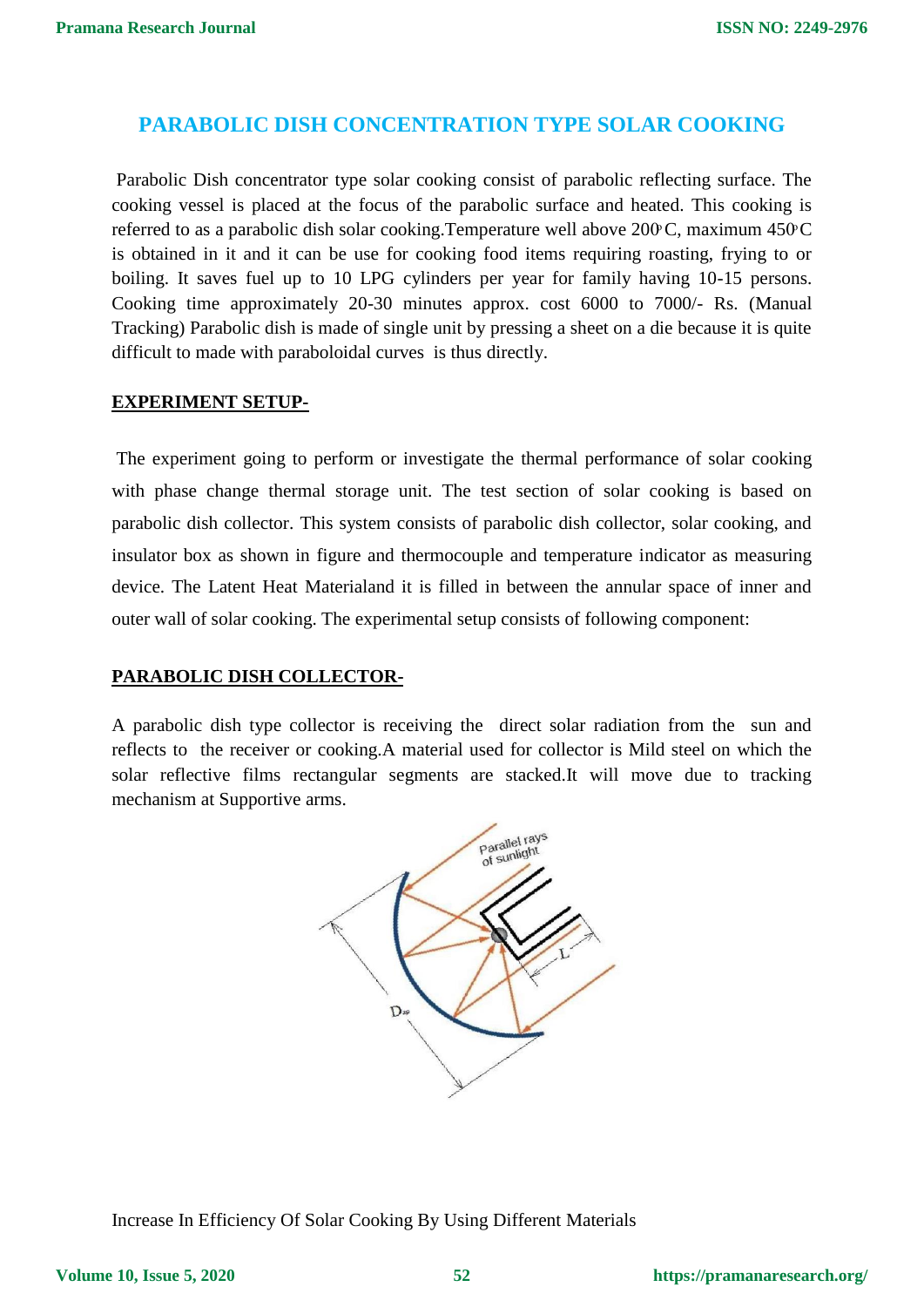# **SOLAR COOKING CONTAINER**

Solar cooking is a device which heat up or cook the food inside it by the focal point concentrate at the bottom of cooking by means of conversion of solar energy to heat energy. The material is for the cooking is Mild Steel black surface painted. Heat storage material filled in space between the annular space of two walls.



## **DIFFERENT PROPERTIES OF LATENT HEAT MATERIALS-**

| <b>LHM</b>                         | <b>Melting</b><br>Point $(^{\circ}C)$ | <b>Heat of</b><br>Fusion(KJ/<br>Kg) | <b>Specific</b><br>heat<br>Solid/liquid<br>(KJ/Kg °C) | <b>Density</b><br>Solid/Liquid<br>(Kg/m <sup>3</sup> ) |
|------------------------------------|---------------------------------------|-------------------------------------|-------------------------------------------------------|--------------------------------------------------------|
| Capric acid                        | 30.1                                  | 150-158                             | 1.95/1.60-1.72                                        |                                                        |
| Myristic acid                      | 53.8                                  | 192                                 | 1.7/2.4                                               | $\overline{\phantom{0}}$                               |
| Pentandecane acid                  | 52.5                                  | 158.6                               |                                                       |                                                        |
| Palmitic acid                      | 59.9                                  | 197.9                               | 1.9/2.8                                               |                                                        |
| Stearic acid                       | 55.1                                  | 160                                 | 1.6/2.2                                               | 965/848                                                |
| Acetamide                          | 82                                    | 263                                 | 1.94/1.94                                             | 1159/998                                               |
| Magnesium nitrate hexa-<br>hydrate | 89                                    | 162.8                               | 1.84/2.51                                             | 1636/1550                                              |
| Acetanilide                        | 118.9                                 | 222                                 | 2/2                                                   | 1210/1020                                              |
| Erythrotal                         | 118                                   | 339.8                               | 1.38/2.76                                             | 1480/1300                                              |
| Lauric acid                        | 41-43                                 | 211.6                               | 1.76/2.27                                             | 1007/862                                               |
| Hydrated salt                      | 48                                    | 201.206                             | 3.83(1)                                               |                                                        |

Increase In Efficiency Of Solar Cooking By Using Different Materials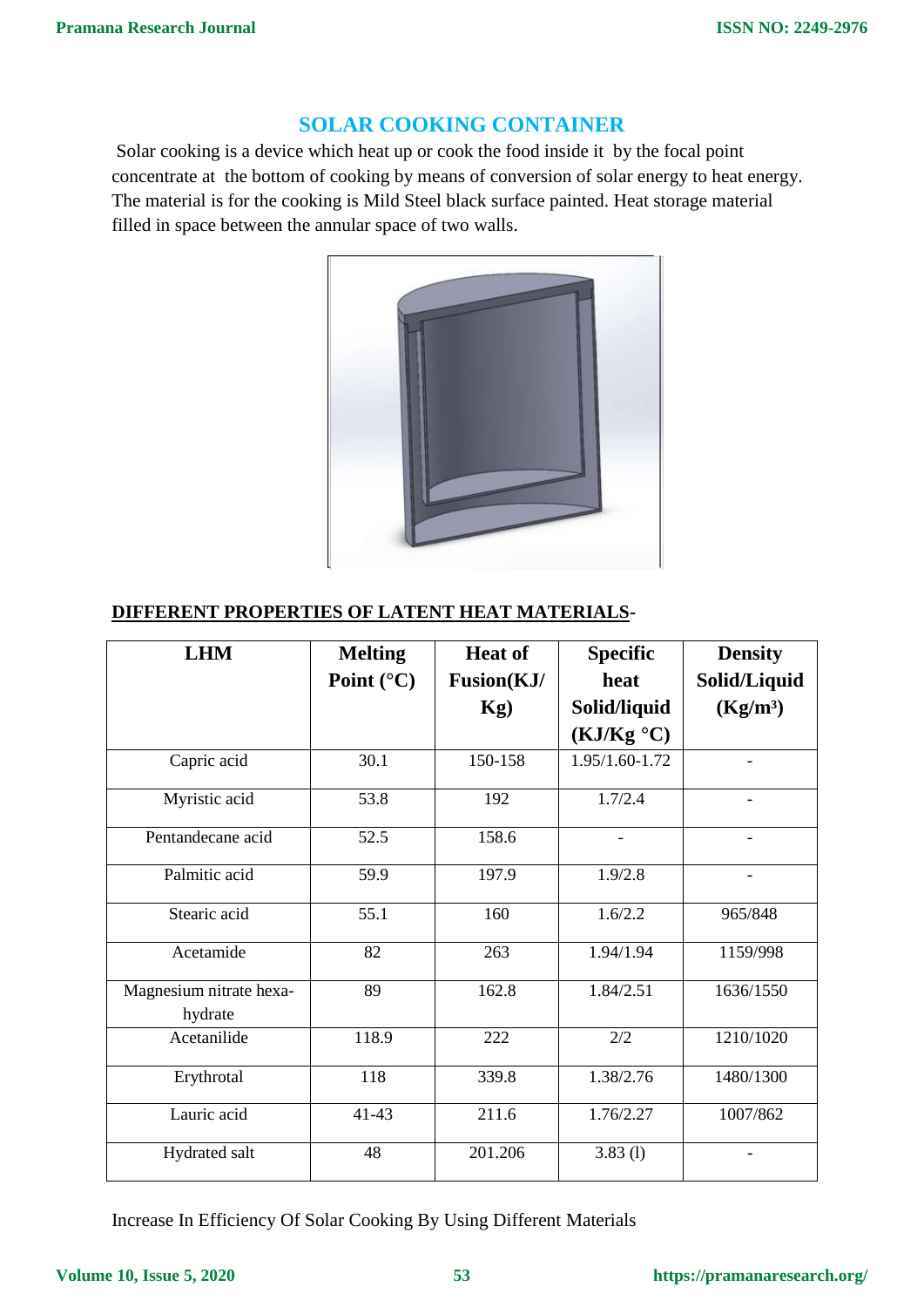## **ANALYSIS WITH HYDRATED SALT-**

# **On 5th Feb without LHM and 11th Feb with LHM(HYDRATED SALT)**





Increase In Efficiency Of Solar Cooking By Using Different Materials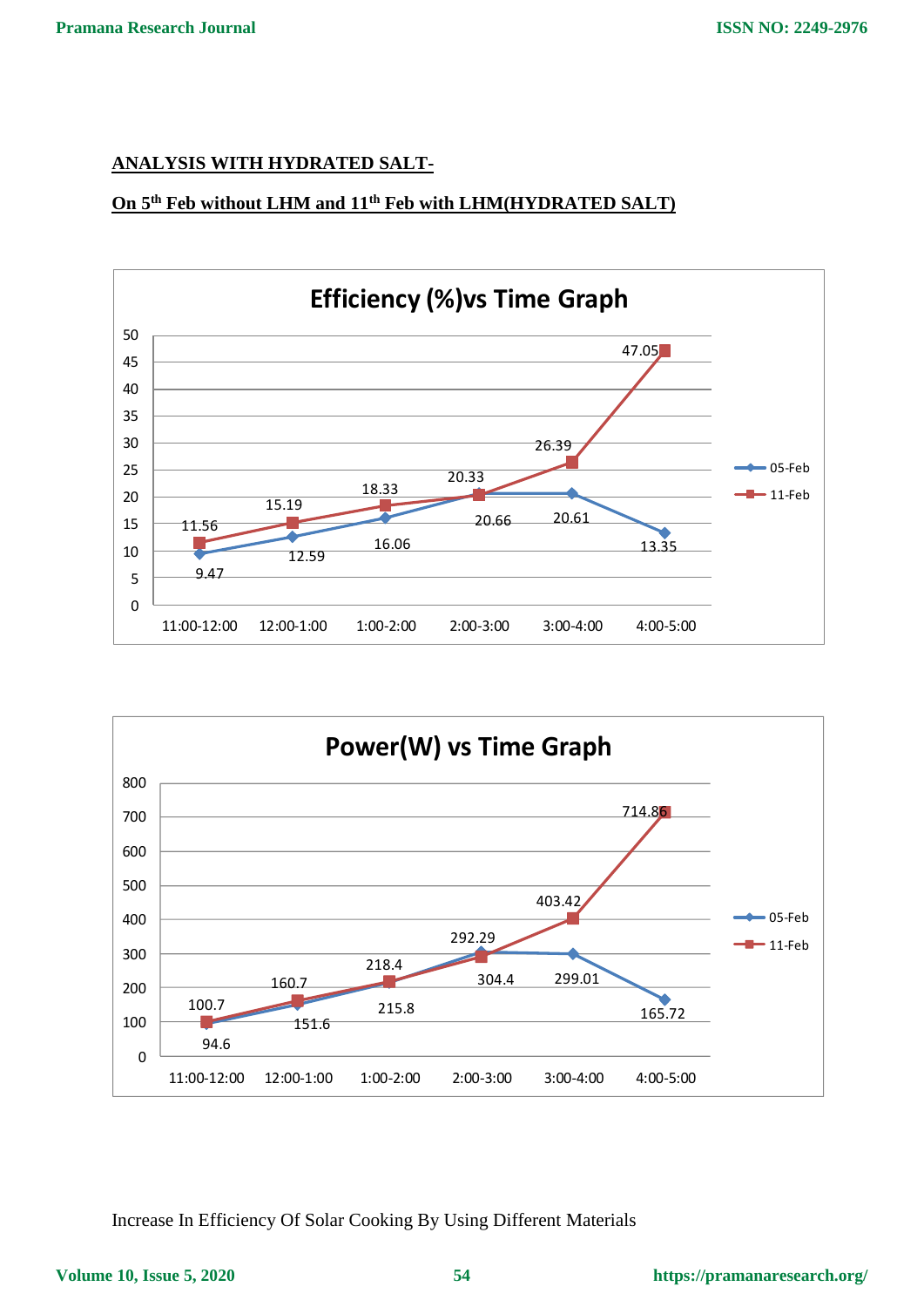## **ANALYSIS WITH ACETAMIDE-**

# **On 12th Mar without LHM and 15th Mar with LHM(ACETAMIDE).**





Increase In Efficiency Of Solar Cooking By Using Different Materials